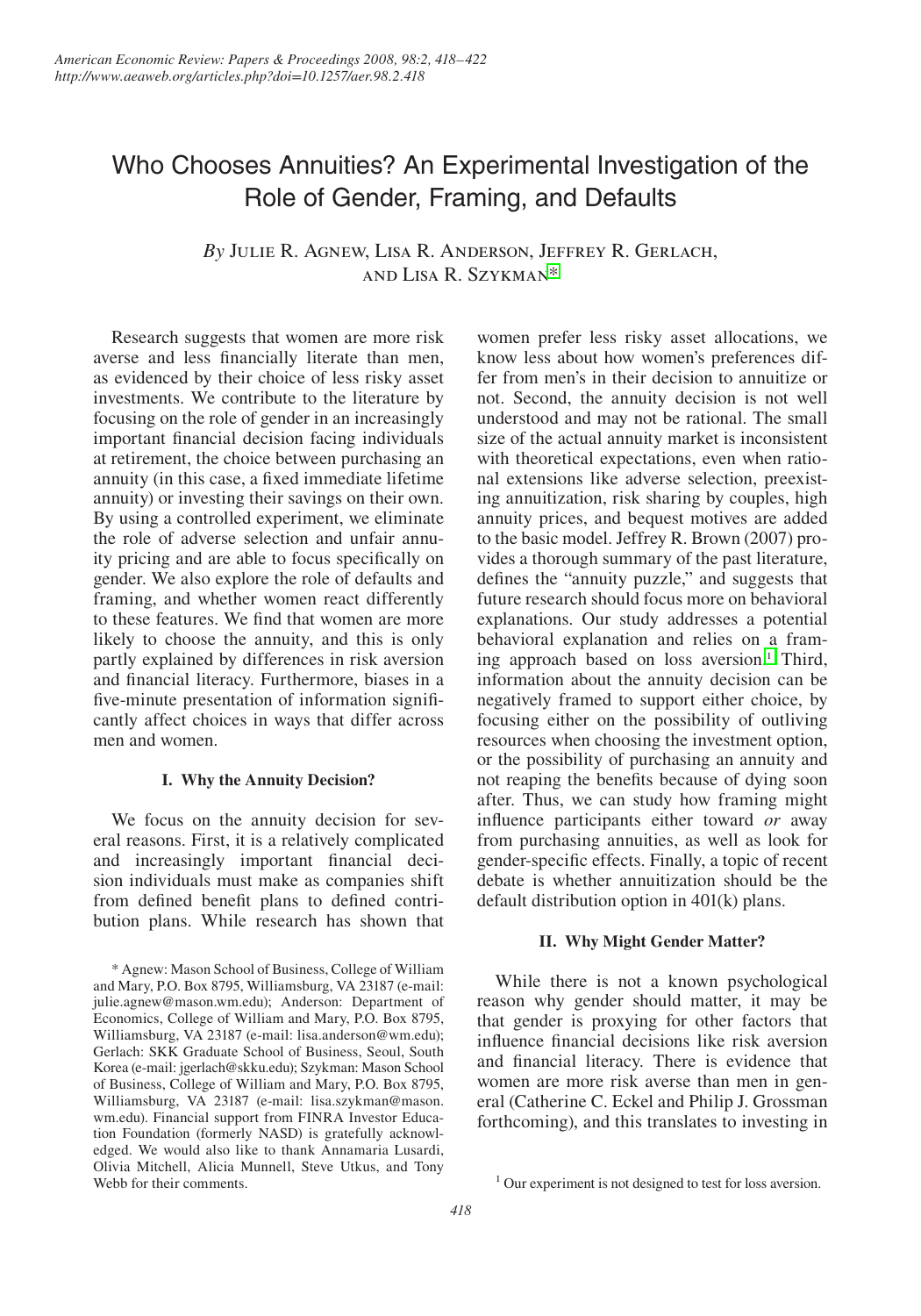less risky assets in their retirement plans (Agnew, Pierluigi Balduzzi, and Annika Sunden 2003). Olivia S. Mitchell et al. (1999) show that as risk aversion increases, individuals are willing to forgo more wealth for actuarially fair annuities. Given the evidence that women are more risk averse than men, we hypothesize that they are more likely to choose annuities. However, if risk aversion is driving the decision to choose annuities, after controlling for it, gender differences in the annuity decision may not be significant.

Differences in financial literacy between men and women may also explain differences in their annuity decision. In most studies measuring financial literacy, women score lower than men, and it is possible that literacy is driving the decision to annuitize. In fact, Peggy D. Dwyer, James H. Gilkeson, and John A. List (2002) find that the gender differences observed in mutual fund investment decisions can be largely explained by differences in knowledge.

#### **III. Defaults and Framing**

The importance of defaults and framing to decision making has been established in many contexts. In retirement research, the influence of defaults on financial decision making is well documented. In fact, recent changes in some 401(k) plans from voluntary enrollment to automatic enrollment were driven by the finding that people are more likely to participate when they are enrolled by default. While the role of information framing in choice, in general, is well known, its role in financial retirement decisions specifically is not.

In this paper, we adopt a framing technique that has been shown to be effective in improving preventative health behaviors. Negative framing (also known as "fear appeals") has been effective in increasing preventive health behaviors related to colon cancer, breast cancer, sexually transmitted diseases and skin cancer (see, for example, Lauren G. Block and Punam Anand Keller 1995)

To test whether this framing technique can influence the annuity decision, we created an experiment that highlights the potential financial losses associated with either the annuity choice or the investment choice. If we are able to influence the decision based on the negative framing of information, it is possible that these effects may also exist in the marketplace.

In our experiment, we first showed our participants one of three five-minute slide shows. One slide show highlighted the negative features of the investment option and provided the annuity as the solution to avoid the drawbacks. The second slide show highlighted the negative features of the annuity option and provided the investment option as the solution to overcome the drawbacks. The third slide show, in which neither option was favored, was neutral.

#### **IV. Experimental Design**

Risk preferences and financial literacy were collected at the beginning of each experimental session using modifications of commonly used instruments. To capture risk tolerance in the laboratory, we had participants complete the lottery choice experiment from Charles A. Holt and Susan K. Laury (2002). Following the lottery experiment, subjects completed a financial literacy survey adapted from several literacy tests used in previous studies.

Next, participants were asked to play a "Retirement Game" which began with one of the three slide shows discussed above. Then subjects were given *unbiased* instructions with specific details about the experiment. In the retirement experiment subjects were given \$60 either to purchase an annuity or to invest in a self-chosen portfolio composed of a risk-free asset and our simulated "market."<sup>2</sup> If participants chose the annuity, they received \$16.77 for every round they survived in the game. If the investment choice was selected, then subjects had to choose how much to withdraw in the form of a check and how to allocate their remaining balance between the market and the risk-free asset. These allocations were made on a round-by-round basis, with independent die rolls for each participant determining when the subject "died." For participants who chose the investment, additional die rolls were used to determine their return on the investment in each round. Each round corresponded to one month

<sup>&</sup>lt;sup>2</sup> Unfair annuity pricing and adverse selection were avoided by making the annuity price fair and making subjects aware of their identical survival probabilities over the six-period game up front.

The instructions for the experiment were not context free, since one goal of the study was to investigate the effect of biases in information. However, we did not use the words "survive" or "die" in the instructions.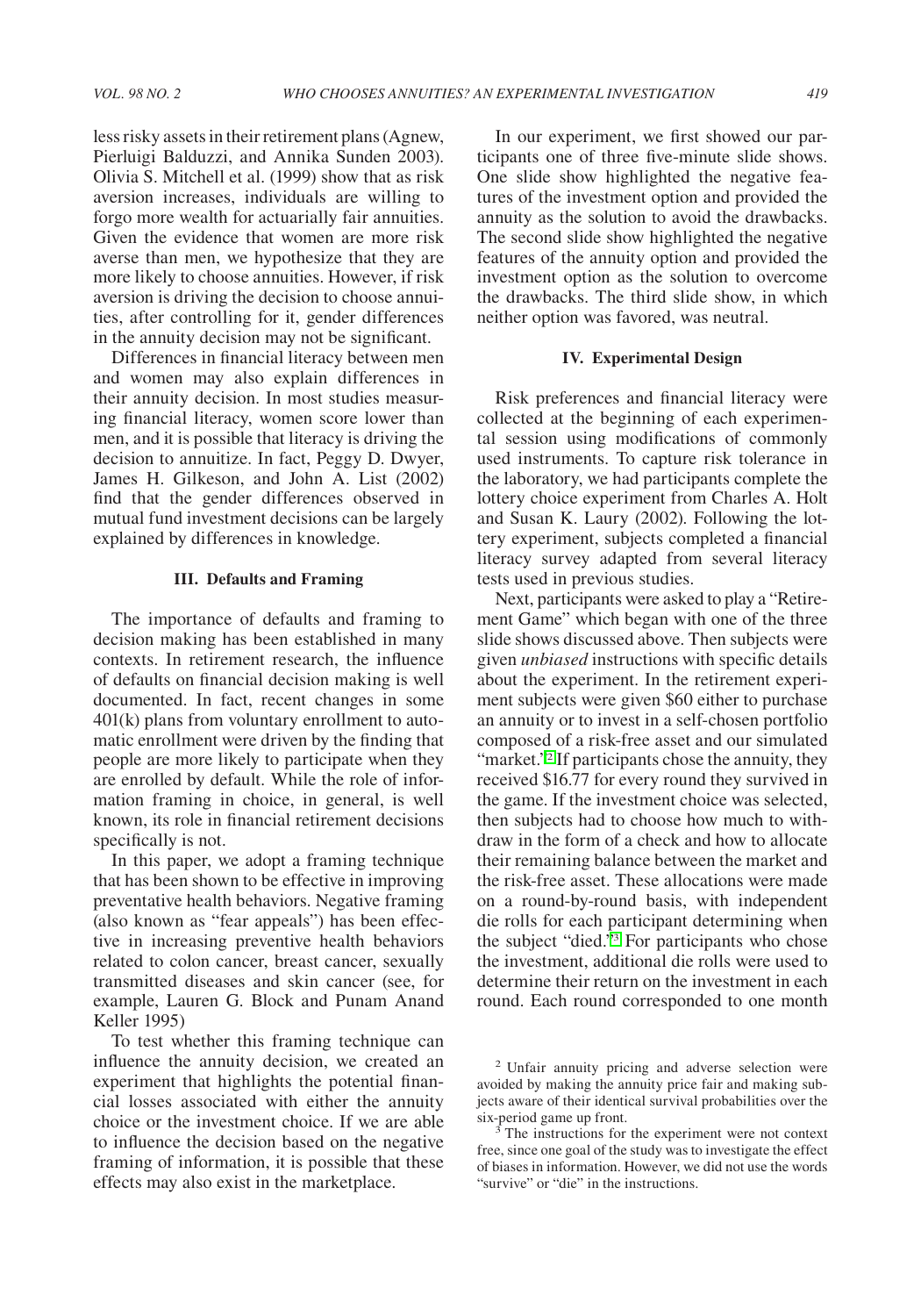in real time, and subjects were paid using postdated checks.

The two main treatment variables in the investment experiment were whether or not there was a default choice (investment, annuity, or none) and whether or not the information provided to subjects was biased toward one of the options or no option at all. As noted above, the biased information (investment, annuity, or neutral) was given prior to the decision in the form of a five-minute marketing slide show. The default option was implemented by slight changes in the wording of the instructions and by attaching the record sheet for the default option to the instructions. Subjects had to request the other record sheet if they preferred the nondefault option. At the end of each experimental session, subjects completed an exit survey that collected information on demographic traits and real world investment decisions.

This experiment differs from the typical economics experiment in several dimensions. We deliberately introduced context into the design through the slide shows, since one focus of the study is information biases. Another unique feature of the design is that we captured individual-specific measures of risk tolerance and financial literacy in addition to documenting behavior in the main (investment) experiment. These measures are used to explain decision making in the investment experiment. Other distinguishing features of this study are the large number of participants and the wide age range of the subjects. For this study, we recruited 445 female and 400 male nonstudent subjects ranging in age from 19 to 89 from the greater Williamsburg, Virginia, area. The average age was 54 for females and 56 for males. We also recruited subjects from a wide distribution of incomes and education.

#### **V. The Results**

Given the evidence that financial literacy and risk aversion are related to financial decision making, we begin by comparing males and females using simple *t*-tests for differences of means. Consistent with previous studies, the average score for women on a ten-point financial literacy survey is significantly lower than men (male = 7.62, female = 6.52,  $t = -8.11$ ). A separate analysis of each question finds that the percentage of women answering each

question correctly is lower for nine out of the ten questions, and the response "don't know" was chosen more often by women than men for nine questions on the survey. We divided participants into above average (high) and below average (low) literacy groups based on the mean score of the entire sample, and more males (57 percent) fall into the high-literacy category than females (31 percent). We also find gender differences in risk aversion. We determined a range of values for each subjects' coefficient of relative risk aversion (CRRA) using the Holt and Laury (2002) lottery choice experiment.<sup>4</sup> Comparing the midpoint of the range of the CRRA, we find that the average female is significantly more risk averse than the average male (male  $= 0.23$ , female =  $0.29$ ,  $t = 1.86$ ).

Turning to the annuity decision, we find that women choose the annuity option more frequently than men (38 percent of women versus 29 percent of men). Using our full sample of experimental results, we estimated a probit model of the decision to choose an annuity including indicator variables for the treatments. After controlling for financial literacy and risk aversion, we still find that female subjects are significantly more likely to choose the annuity than male subjects in the unbiased treatments without a default option. Given this evidence that men and women differ in risk aversion, financial literacy, and annuity choice, we split our sample to consider separately the effects of the biases and defaults on women and men.

[Table 1](#page-3-0) presents the marginal effects estimated from the probit analysis of the decision to choose an annuity. Model 1 is a basic model that controls for the default and the bias. Model 2 also includes controls for demographic characteristics. Model 3 includes the binary measure for financial literacy and the risk aversion measure. As predicted by theory, more risk-averse individuals (both male and female) are significantly more likely to choose annuities. Also, both females and males in the high

We follow Glenn W. Harrison, John A. List, and Charles Towe (2007) in calculating the midpoint of the range of CRRA values for each subject. In model 3, we excluded from our sample 46 subjects who chose a certain payoff of \$6.00 over a certain payoff of \$11.55 in the lottery experiment, and 52 subjects who made two or more switches between the safe lottery and risky lottery, because we interpret this as evidence that subjects did not understand the experiment.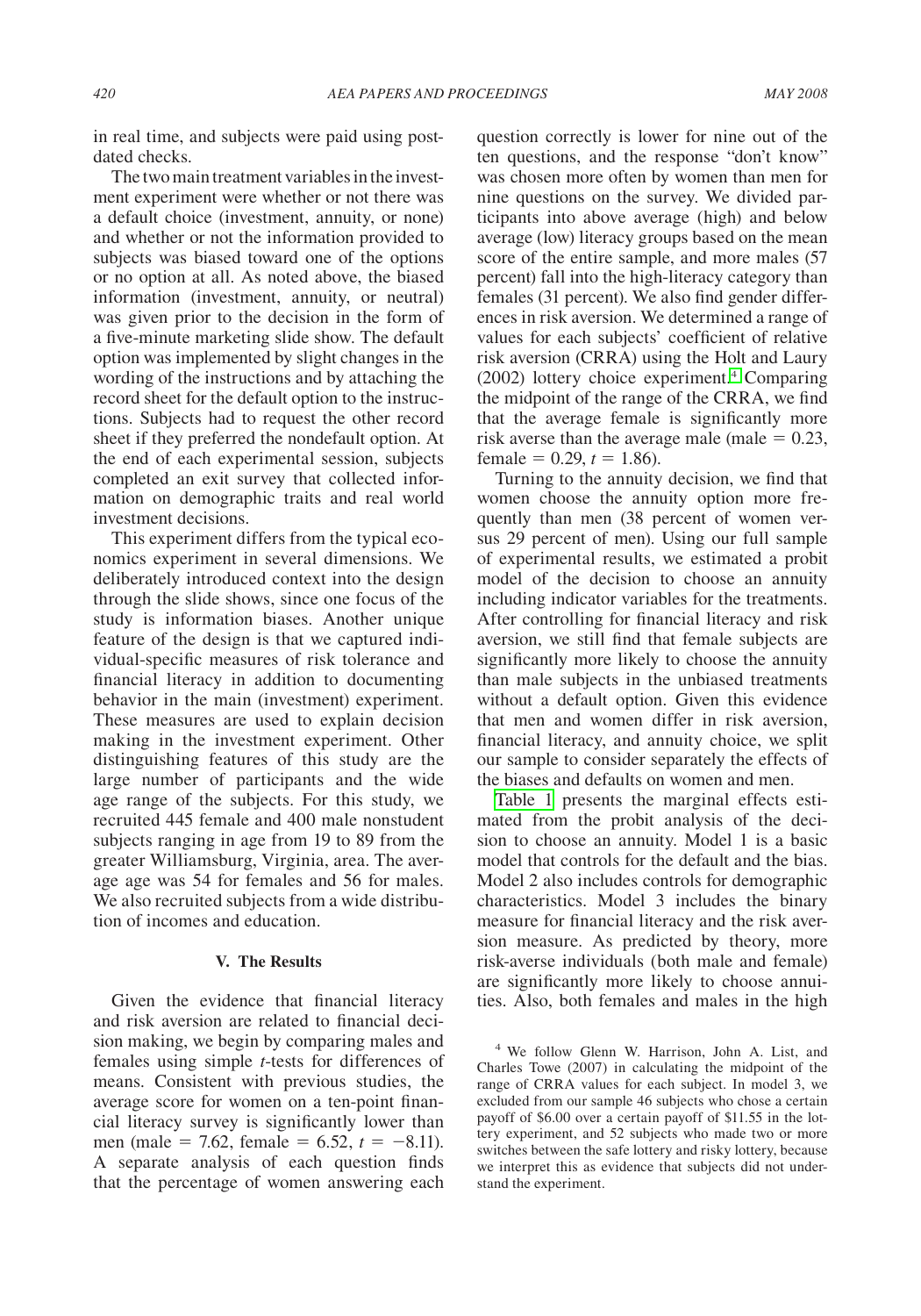<span id="page-3-0"></span>

|                         | Model 1    |            | Model 2    |            | Model 3    |             |
|-------------------------|------------|------------|------------|------------|------------|-------------|
|                         | Female     | Male       | Female     | Male       | Female     | Male        |
| Annuity bias            | $0.107*$   | $0.193***$ | 0.077      | $0.182***$ | 0.1125     | $0.210***$  |
|                         | (0.056)    | (0.060)    | (0.057)    | (0.069)    | (0.074)    | (0.078)     |
| Investment bias         | $-0.112**$ | $-0.103*$  | $-0.114**$ | $-0.100$   | $-0.157**$ | $-0.136*$   |
|                         | (0.054)    | (0.057)    | (0.052)    | (0.071)    | (0.069)    | (0.080)     |
| Annuity default         | 0.058      | $-0.066$   | 0.034      | $-0.022$   | 0.040      | 0.019       |
|                         | (0.058)    | (0.056)    | (0.059)    | (0.070)    | (0.076)    | (0.081)     |
| Investment default      | 0.021      | $-0.096*$  | 0.022      | $-0.091$   | $-0.010$   | $-0.062$    |
|                         | (0.055)    | (0.053)    | (0.054)    | (0.068)    | (0.068)    | (0.079)     |
| High financial literacy |            |            |            |            | $-0.131**$ | $-0.182***$ |
|                         |            |            |            |            | (0.062)    | (0.070)     |
| Risk aversion           |            |            |            |            | $-0.154**$ | $0.209**$   |
|                         |            |            |            |            | (0.067)    | (0.087)     |
| Demographic controls    | NO.        | NO.        | <b>YES</b> | <b>YES</b> | <b>YES</b> | <b>YES</b>  |
| Pseudo R-squared        | 0.029      | 0.059      | 0.075      | 0.099      | 0.119      | 0.146       |
| N                       | 444        | 399        | 386        | 350        | 302        | 300         |

TABLE 1—PROBIT ANALYSIS OF ANNUITY CHOICE

*Notes:* This table reports the marginal effects from a probit analysis using robust standard errors. The dependent variable equals one if the participant chose the annuity, and zero if not. The marginal effects are calculated holding the continuous variables (risk aversion, age, the number of people in the household) at their means and the indicator variables at zero. The marginal effects for the indicator variables are for discrete changes of the indicator variable from zero to one. The nondemographic indicator variables are the annuity bias, investment bias, annuity default, investment default, and high financial literacy variables. The demographic control indicator variables include race, marital status, levels of education, and household income ranges.

 *\** Significantly different from 0 at the 10 percent level.

 *\*\** Significantly different from 0 at the 5 percent level.

*\*\*\** Significantly different from 0 at the 1 percent level.

financial literacy group are significantly less likely to choose the annuity option  $(-13)$  percent and  $-18$  percent, respectively). The investment default option is significant and has the predicted sign in Model 1 for the male subjects. In other cases, the default is not significant and it often has the wrong sign.

Surprisingly, we find that the effect of the biases differs for men and women. Specifically, women are influenced by the investment bias, while men are influenced by both biases, and these effects are large. Notice in Model 3 that women are 16 percent *less* likely to choose an annuity if they receive the presentation biased toward investment, as opposed to the neutral presentation. Men are 14 percent *less* likely to choose an annuity after the investment bias pressentation and 21 percent *more* likely to choose the annuity after the annuity bias presentation, compared to the neutral presentation.

#### **VI. Discussion**

We find important differences in the behavior of men and women using a large sample of nonstudent adults. Consistent with previous research, we find that women are significantly more risk averse and less financially literate than men. We also find that women are more likely to choose an annuity in our investment experiment, even after controlling for risk aversion and financial literacy.

We also find that risk averse subjects are more likely to choose the annuity. In addition, financially literate subjects are more likely to choose the investment option. The preference for the investment option may be driven by familiarity with investment vehicles proxied for by high literacy scores or by overconfidence in the ability to invest. Alternatively, less financially literate individuals may have been overwhelmed by the added complexity of the investment decision and, therefore, opted for the annuity. In most cases, the presence of a default option did not significantly affect decisions. This is inconsistent with prior research. One explanation for this lack of consistency is that our experimental default was weak. In reality, defaults allow investors to procrastinate when making their investment choices, but our